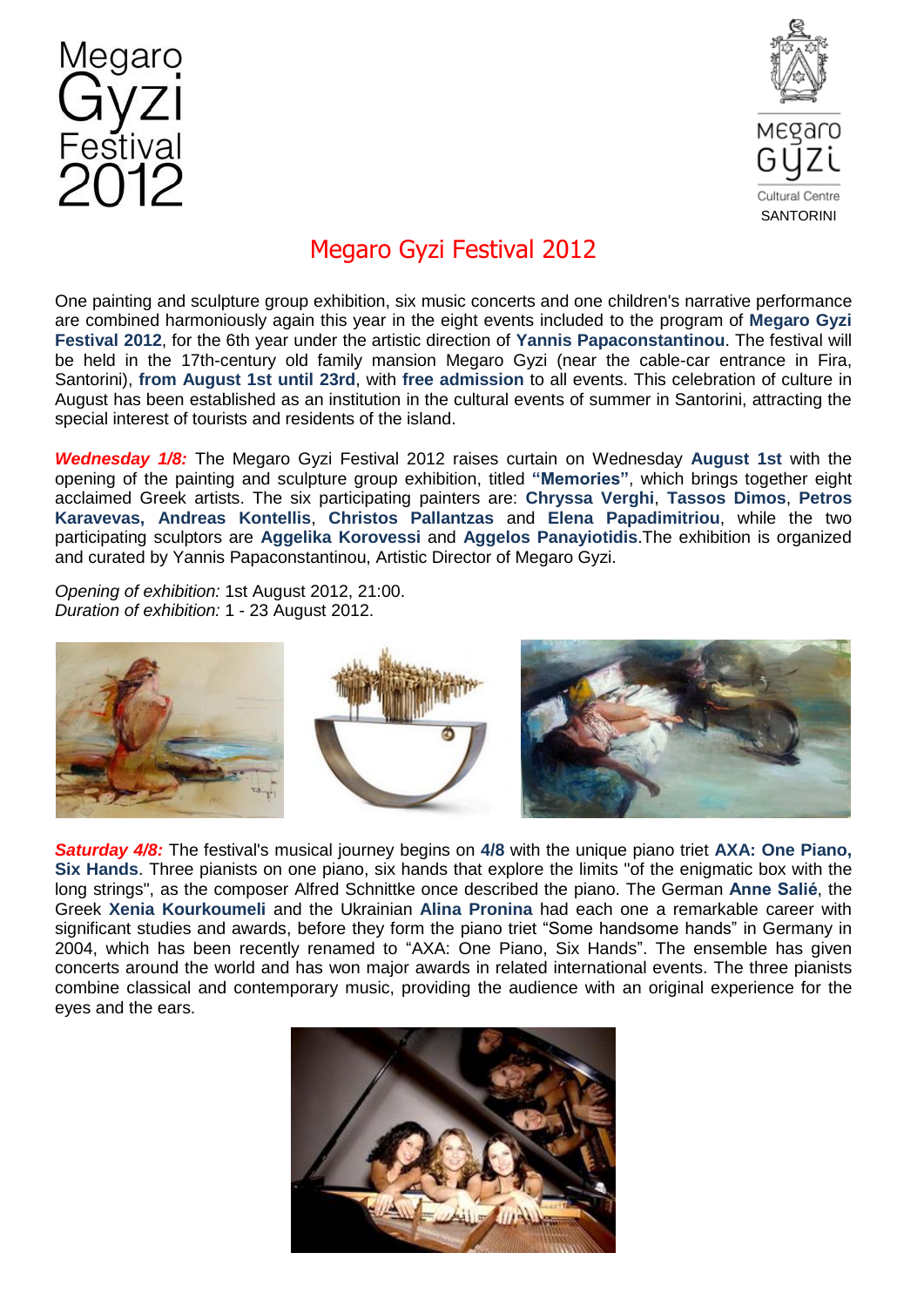



*Tuesday 7/8:* The festival continues on **7/8** with an unexpected music surprise from the singer **Elly Paspala** and the pianist **Takis Farazis**, a piano-voice program, titled **"Rainbows, Moons and Bicycles"**, from two artists who will travel us to past and present English language love (and not only) songs, reviving the charm of another era in today΄s dream! The unique singer Elly Paspala, sometimes tender, sometimes explosive, along with the virtuoso pianist Takis Farazis, awakens memories of our loves that we have lived and live. The past and the present of the English language love songs by two great Greek artists!



*Friday 10/8:* A children's narrative performance is unfolded on **10/8** by the storyteller **Sassa Voulgari**, whose style has influenced the younger generations of storytellers. Sassa is well known for her involvement with the traditional art of storytelling for the last twenty years, collaborating particularly with main museums as Benaki, Cycladic Art, Goulandri and many more. Her extensive experience leads to a different and more improvisational approach to her material, experimenting with a more modern form of performance.



*Monday 13/8:* **Notis Mavroudis**, celebrating five decades in the music, offers us on **13/8** a unique journey **"To the hatches of the time"**! We will enjoy timeless songs by Notis Mavroudis from different eras, driven by two guitars, with colors, thrills and whispers. His companion is **Morfo Tsaireli** and **Christos Konstantopoulos** (vocals), **George Tossikian** (guitar) and **Manos Avarakis** (harmonica & wind instruments). Seeking to communicate through songs that marked our sensitivity over time ... through the hatches of the time!

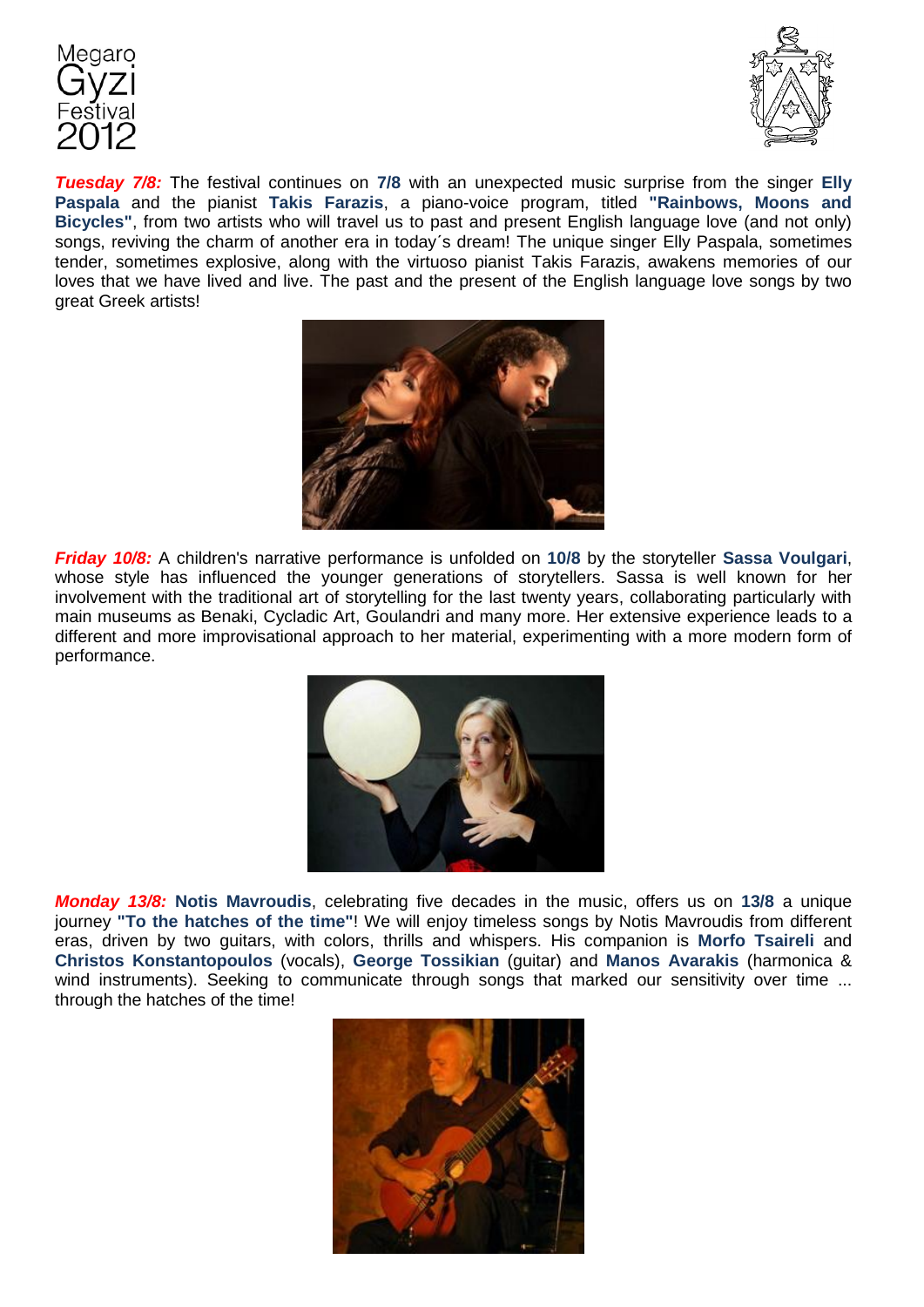



*Friday 17/8:* A special recital of classical music for violin and piano takes place on **17/8** by **DUO EDAN**, the two outstanding virtuoso soloists from Vienna, the Hungarian violinist **Édua Zádory** and the Ukrainian pianist **Anastasiia Dombrovska**. Édua and Anastasiia formed a duo with passion, personality and an astonishing homogeneity, where the boisterous and confident interpretation of Zadory is in perfect artistic harmony with the fiery and impetuous playing of Dombrovska.



*Monday 20/8:* The journey continues on **20/8** with **Takis Barberis Group** in a special coexistence between East and West, where jazz music meets magically funk and rock but also the Indian, Balkan and Greek music. **Takis Barberis** on guitar, one of the most important Greek jazzmen, interprets both older and new unreleased compositions of him accompanied by **Manos Saridakis** on piano, **Yiorgos Georgiadis** on bass and **Michalis Kapilidis** on drums.



*Thursday 23/8:* The program of Megaro Gyzi Festival 2012 is concluded on **23/8** with **"Point Two"**, a meeting of two Greek musicians "of the world", the leading internationally vibraphonist and composer **Christos Rafalides**, founder of the renowned jazz group "Manhattan Vibes", and the significant bassist and composer **Petros Klampanis**, with guest the top percussionist **Bodek Janke**. Through the prism of their experiences, they will perform their own compositions and adaptations of "The Great American Songbook". A balanced dynamic hearing between lyricism, passion, knowledge and skill is what is promised by the three jazz musicians from New York.